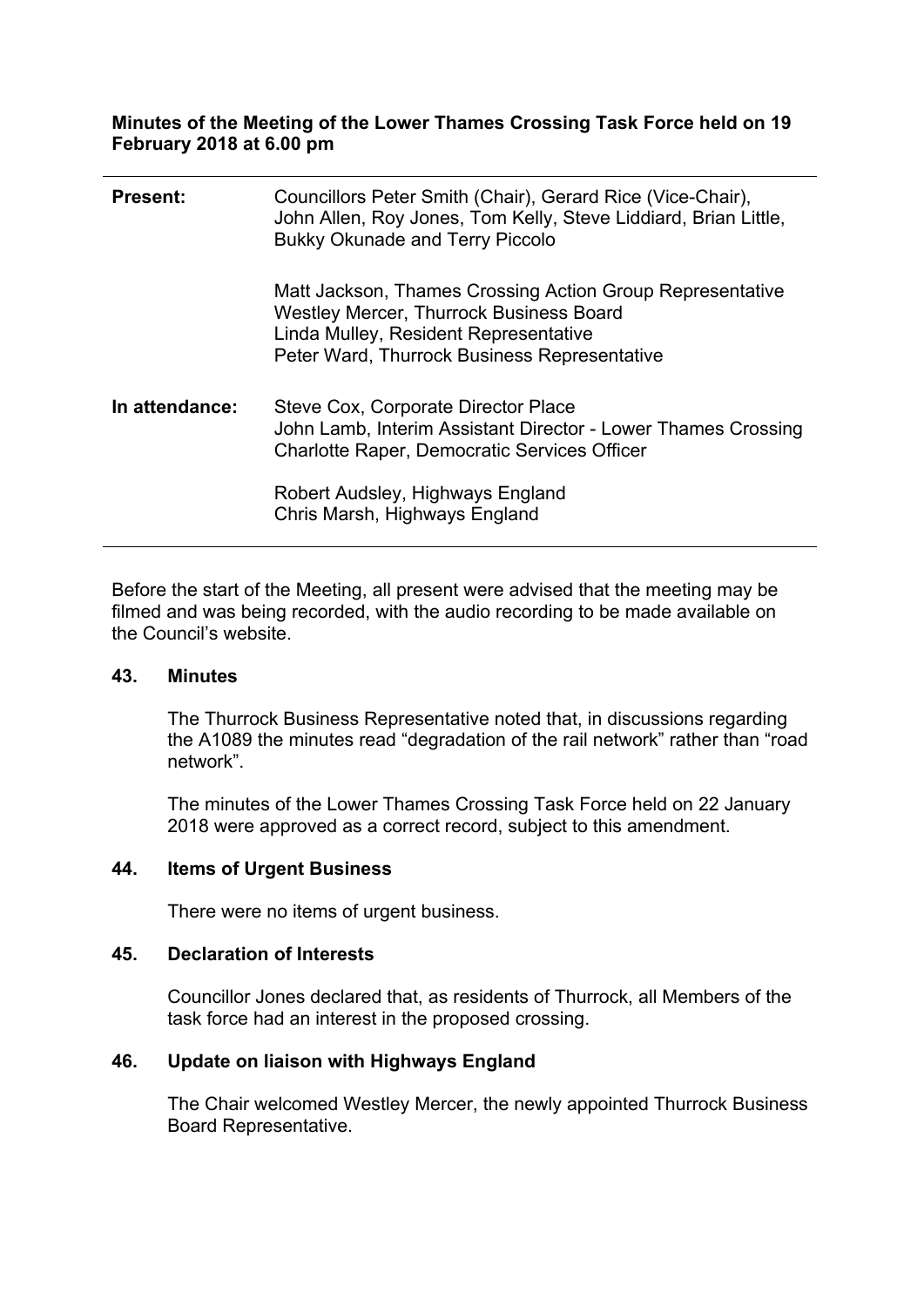The Interim Assistant Director- Lower Thames Crossing presented a brief summary of contact with Highways England since the previous meeting of the Task Force. Meetings were held within the context that Thurrock Council was opposed to any new crossing however needed to liaise with Highways England to discuss technical issues. Highways England had also held a number of meetings with Ward Councillors and provided the Council with brief summaries of these meetings which had proven to be consistent with reports from those elected Members.

The Vice-Chair confirmed that a meeting with Gary Hodge from Highways England had taken place in Chadwell Library in which it had been suggested that part of the route would be placed in deep cuttings. He reminded Highways England that residents of Thurrock already bore the brunt of two tunnels, the QEII Bridge, the M25, A13 and the dock approach road and felt that they had made their contribution to the national road network so urged for sections near major conurbations to be tunnelled.

Councillor Jones agreed but added that at the previous meeting the Task Force had been advised there were Project Led Decisions that could not be influenced which had been unsettling to hear. Tonight's presentation was due to include a visual model to help Members identify key areas but as yet Members were still unclear as to what they would be consulted upon, which was very disappointing. The Vice-Chair added that a map had been presented, which he had assumed had been shared with all Members, and requested a digital copy be provided urgently.

Councillor Allen expressed his view that Highways England were showing disregard and disrespect for Thurrock. They had been asked to provide visuals to help members of the Task Force understand the impact of the scheme and had failed to do so, to their shame. The Highways England Representative confirmed that the intention had been to present a visualisation to explain the scheme within the context of the local landscape. The quality of the presentation had failed to meet their standards for public release and therefore they had been unable to share it. He offered apologies but explained that a presentation of inadequate quality could be confusing and even misleading. The Task Force was assured that the presentation would be ready for the next meeting, scheduled in March.

The Chair reminded all present that the Task Force had been offered assurances before which had fallen through; would the presentation definitely be ready for the meeting in March? Members heard that there had been a problem with one of the suppliers, involving difficulty converting information. Designers had advised they were two weeks from completion therefore it would be certainly be available for the next meeting of the Task Force.

Councillor Jones recalled discussions around this presentation in November. At that meeting Members had been advised that details were not ready and should be expected at a later date, however Highways England presented details at a meeting in Rainham the very next day. Councillor Jones expressed his disappointment at Highways England's engagement.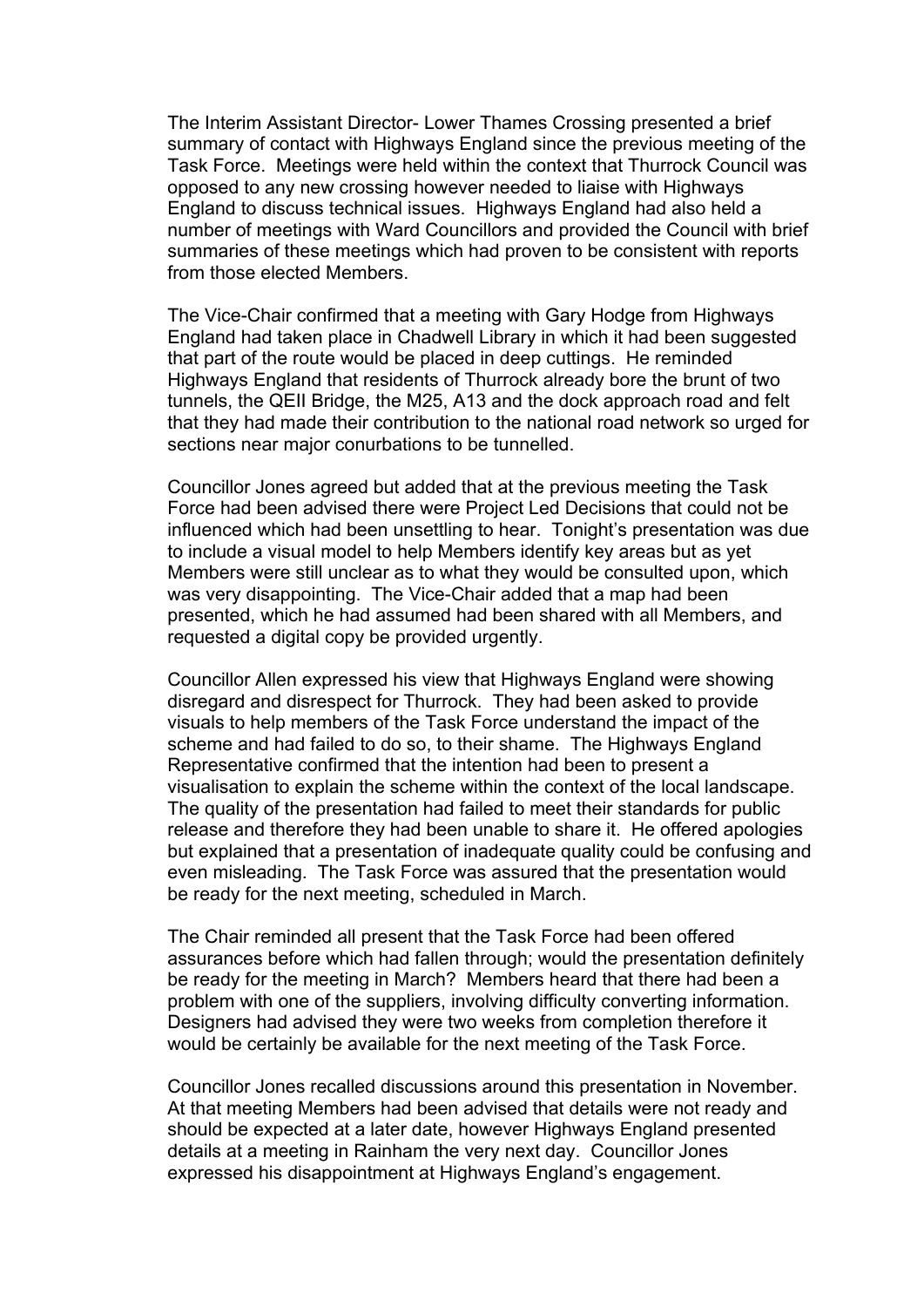The Thames Crossing Action Group Representative noted a 17 point document had been raised by the Council two years ago which had still not been answered, the Task Force had presented a document at Christmas which had not been answered and now Highways England had failed to provide their visualisation as expected. He queried how the Task Force were expected to trust Highways England given their failures time and time again, adding that all members of the Task Force realised that some information was not ready to be shared publically and could act accordingly. He confirmed that the Thames Crossing Action Group were also very disappointed in Highways England.

The Resident Representative stated that Highways England were a big enough organisation to be able to meet deadlines and agreed that their actions showed complete disregard for the Task Force and the Borough, which they intended to decimate. She quoted a previous Highways England publication 'The Road to Good Design' which read '*We need to design in a way that is sensitive to the context of a road's surroundings and responsive to the needs of those who use it and the communities through which it passes*'. She felt that so far, everything said and presented by Highways England, such as Project Led Decisions, blew that out of the water.

Councillor Little felt to say he was 'disappointed' was an understatement. He felt the issue was that at the previous meeting Members had been shown a rough diagram, which was understood to be indicative and open to change. For Highways England to attend tonight's meeting with nothing was bizarre. He asked how representatives could come to a scheduled meeting with an agreed agenda regarding one of the biggest issues to Thurrock, with a full public gallery, and not show anything. The whole matter was an embarrassment.

The Chair echoed that the failure was deeply disappointing and Highways England needed to 'pull their socks up'.

Councillor Allen felt that the Task Force had no influence with Highways England who were not engaging with them in any way. The Task Force represented those people who would have to live with the Lower Thames Crossing and Highways England were not playing ball.

The Vice-Chair stated that if no model was provided and the consultation was flawed then Thurrock Council might have to take Highways England to a judicial review. He felt the whole thing was scandalous. If Highways England were not willing to engage properly then there was a need to consider it carefully. The Council had to protect residents.

Councillor Jones explained that all the Task Force had ever asked for was what had been done in Kent with cut and covers, roads at ground level and in Highways England's words the design there would be 'pleasing to the eye'. Members simply wanted the same consideration for Thurrock residents. He was disappointed, at the last meeting Tim Jones had outlined Project Led Decisions, with no possibility of influence. If that was the case around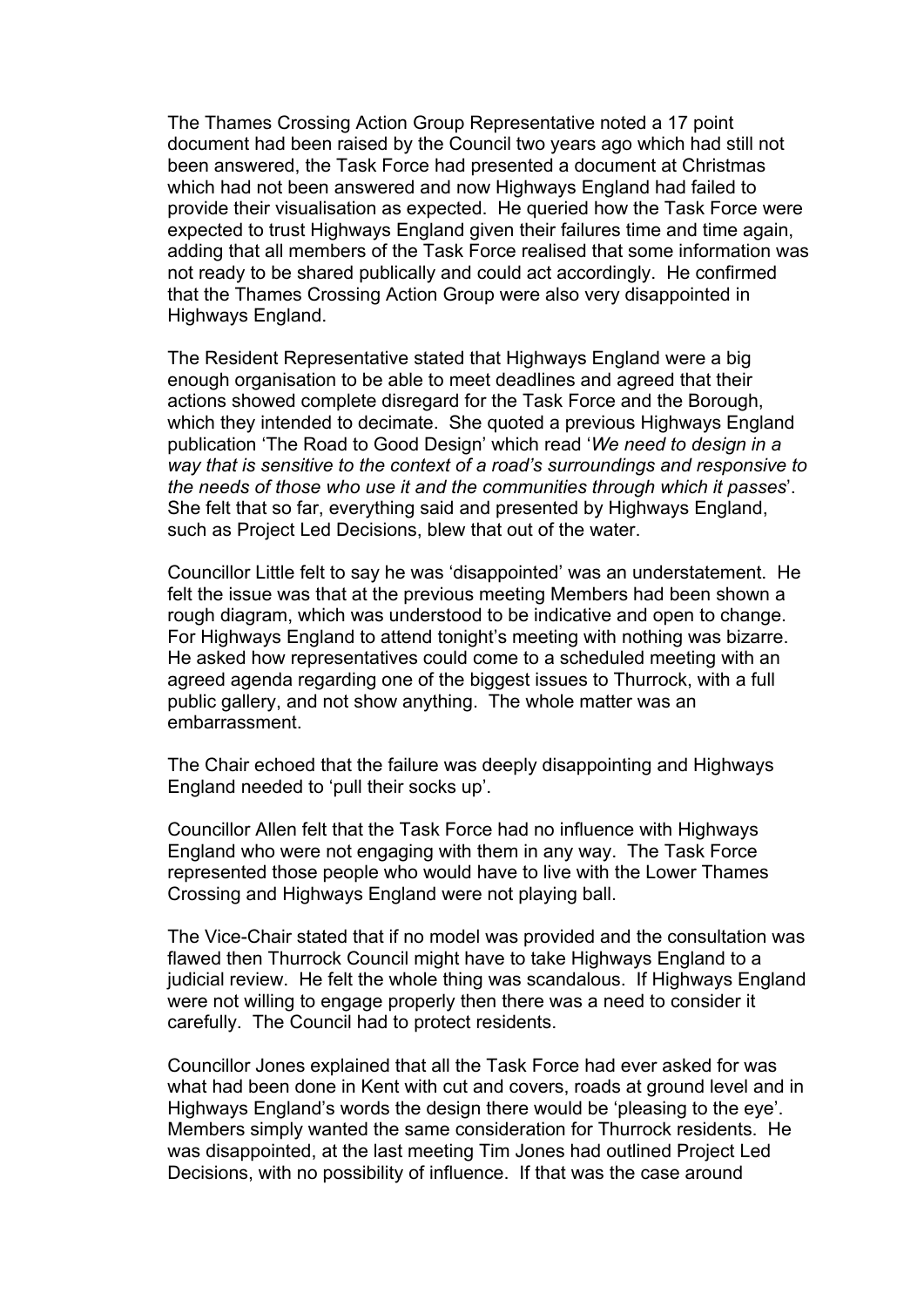elevated sections, Members were wasting their time as that's what they were asking for. He quoted a speech by Tim Jones from December '*our designs have to be sympathetic, creative, enhancing, engaging and well thought through. I believe our transparency will give us authenticity as we stand in harmony and parity with local communities making them a better and healthier place to live*'. Councillor Jones could not see that elevated sections which would be seen, smelt and heard would make the borough healthier.

The Resident Representative agreed that the matter should be taken further. With Project Led Decisions the question remained what would Thurrock be consulted upon. Health and environment would be collateral damage and Thurrock needed to hear what to expect.

Councillor Okunade wondered why such short notice had been given that the visualisation would not be provided, and what confidence could Members give communities that Highways England would provide everything needed at the consultation stage.

Highways England Representatives explained that there had been a question of how long to work on the presentation in the hopes of being able to present it at the meeting, and understood the disappointment and frustration of the Task Force. There had been a question of how long to continue working to meet the deadline.

The 17 point document had been a few years ago so Highways England would go back through records to obtain responses.

While indicative maps had been provided previously it was important that information was not brought specifically to the Task Force that was not available elsewhere and of inadequate quality to provide understandable detail of the scheme.

While concerns around comparisons with Kent were understandable, Highways England had worked to lower the alignment of the scheme through Thurrock. Flood plains and infrastructure posed a number of limitations and other impacts had to be balanced.

Visual impacts, noise and air pollution would be set out within reporting though it had not been intended as part of the visual presentation.

The previously mentioned design philosophy was a guide for all of Highways England's work, it was their intention to follow these principles and representatives sought to assure the Task Force that this was how the design team worked.

The short notice regarding the presentation had been far from ideal; however the ongoing consultation would involve working with the Local Authority and community groups to ensure information would be both easily accessible and available to residents.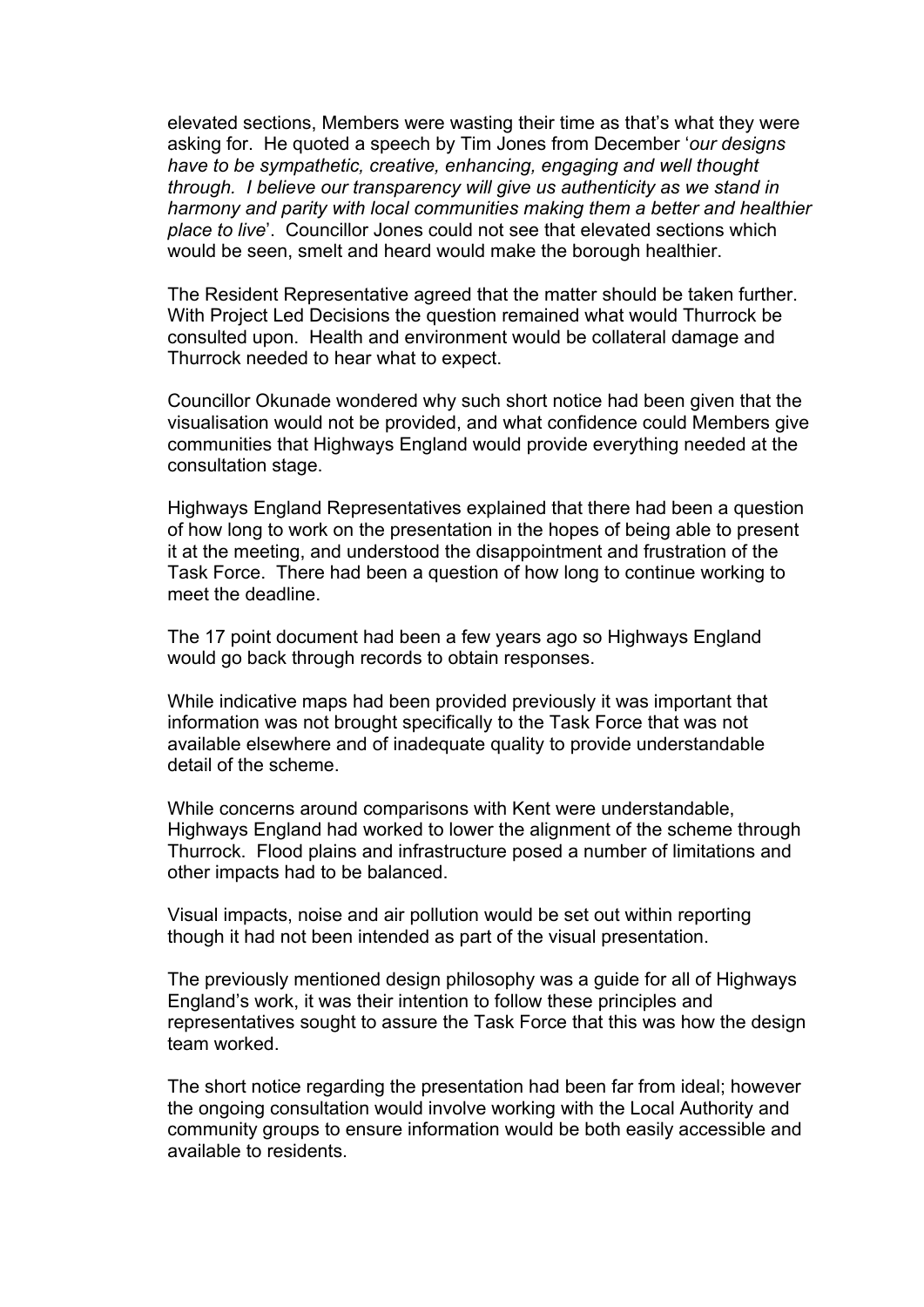The Chair requested a response, outside of the meeting, to a question submitted by a member of the public. The route between North and South Ockendon had been amended to avoid the landfill site but now cut through historic woodland known as 'the wilderness', would it be possible to amend it again to preserve this site?

## **47. Highways England Action List**

Representatives from Highways England presented the action list, drawing particular attention to those action points which remained outstanding.

The Chair requested clarification around details of the Orsett Cock junction. The action had been answered in November however the exact detail of the response given was not available to hand so would be confirmed outside of the meeting.

The Resident Representative noted that Air Quality surveys would end in August 2018 and queried how unmovable decisions had been made without the full data, given the level of concern; other areas would 'depend on noise and air quality' though the Task Force had already been told that the elevation of the route could not be changed. She also referenced "data processing bias adjustment" and the possibility to massage figures. She asked whether, looking at the proposed elevations and six lanes, representatives would choose to live in Thurrock alongside the pollution, noise and environmental upset it would bring. The representative from Highways England confirmed that the baseline survey was still ongoing and data was to be collected all year round to take into account seasonal variation. At the end of that time there would be data analysis which was expected to take 2-3 months, but given the vast quantities of data could take longer. He agreed that if he lived in Thurrock he would be asking the same questions posed by residents.

The Thurrock Business Representative reiterated previous comments that discussions around the declassification of the A1089 should not be undertaken now given the businesses which would be directly affected.

Councillor Jones queried how a public consultation could take place in spring, given that the Air Quality data would not be available by that time. The consultation was now expected to take place in summer to allow sufficient time for Local Authorities and environmental bodies to respond, given elections and break periods.

Councillor Little noted comments around Non-Disclosure agreements and queried who was at fault. The Corporate Director of Environment and Place believed that the agreement had been signed and sent to Highways England but it would be done again the next day. Members were reminded however that this only referred to the baseline data and not the traffic model, which it had already been confirmed would now not be available until summer.

Councillor Piccolo stressed the importance of ensuring that the public consultation was in plain English and that there would be adequate paper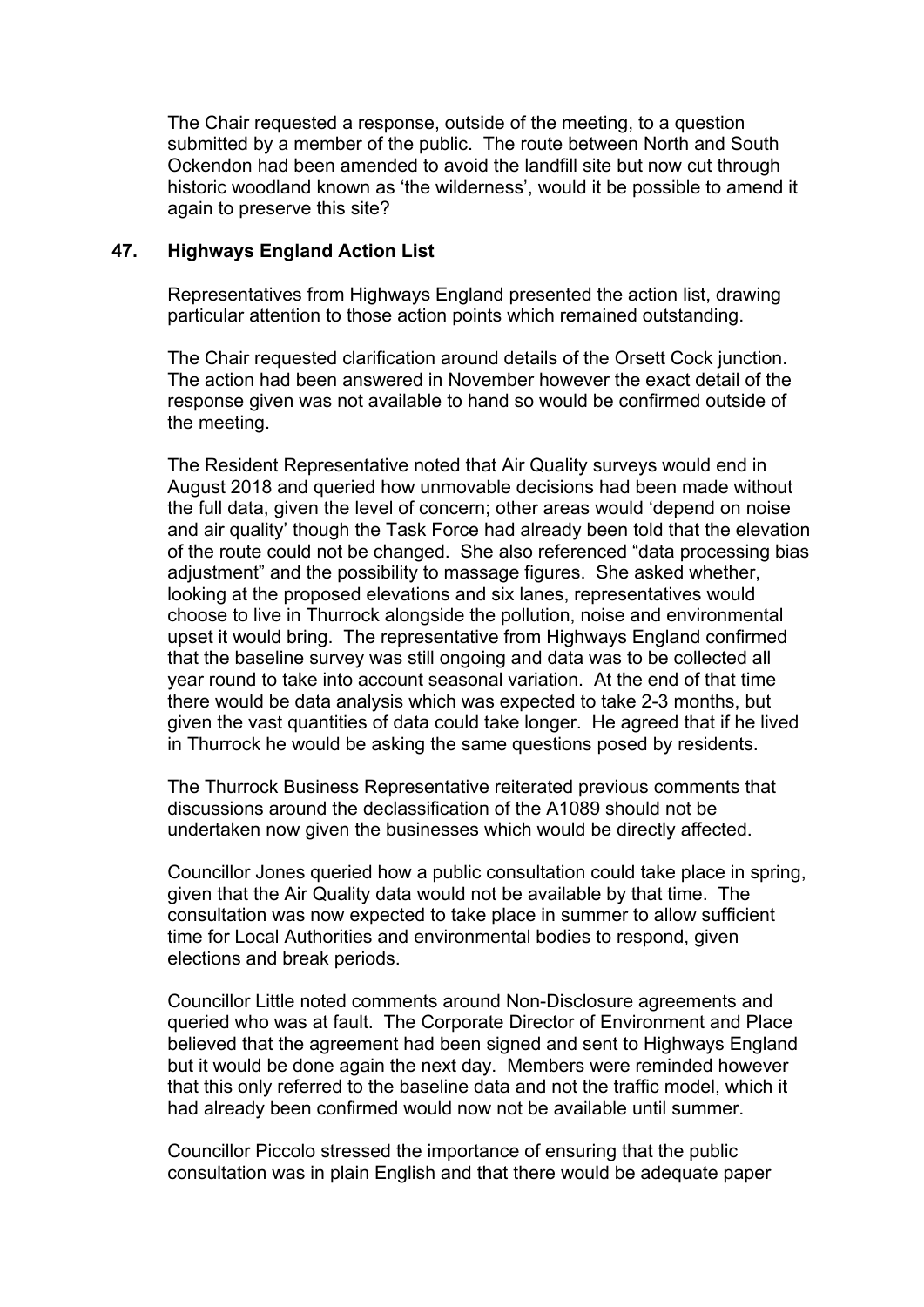copies for residents without internet access to complete. Paper copies would also be useful for community forum meetings as Members could provide them to residents and return on their behalf. The Task Force was advised that Local Authorities had to agree how the consultation would be carried out and were assured that it would be designed to be accessible and understandable to all.

## **48. Highways England Update - Visual Impact**

The Thurrock Business Representative queried what format the Visual Impact presentation would take. It was confirmed to be a mixture of overhead map footage and rendered images.

The Thames Crossing Action Group Representative noted that the presentation might be ready in two weeks and asked whether it would be made available to the public prior to presentation at a meeting of the Task Force. He requested the opportunity for the Task Force to critique it first, otherwise Members were immediately on the back foot. It had always been intended that the presentation would be released on the Highways England website prior to presentation at the Task Force, to ensure transparency.

Councillor Rice recalled that during the previous consultation by Highways England boxes containing paper forms had been delivered late and sought assurances that this would not be the case moving forward. Representatives from Highways England assured Members that they would ensure sufficient forms were delivered on time.

# **49. Lower Thames Crossing Task Force Priorities Update**

The Chair advised the Task Force that Item 9. Tolling should be amended to Charging.

Councillor Kelly requested additions in the event that the proposed crossing were to go ahead:

- 6. Incident Management
	- b. A new state of the art traffic control centre is need now.
	- d. As HE have now confirmed that tankers will have unescorted use of the use of any new crossing, can they confirm they will ban / restrict tankers using the current tunnels and thereby remove the delays currently seen?.
- 9. Charging
	- a. Tolling has been removed in Scotland and the M4 Severn Bridge into Wales. This road should be free at point of use to.

It was agreed, at Councillor Jones' request, that these priorities become a standing item as they may need to be reviewed as information emerged from Highways England.